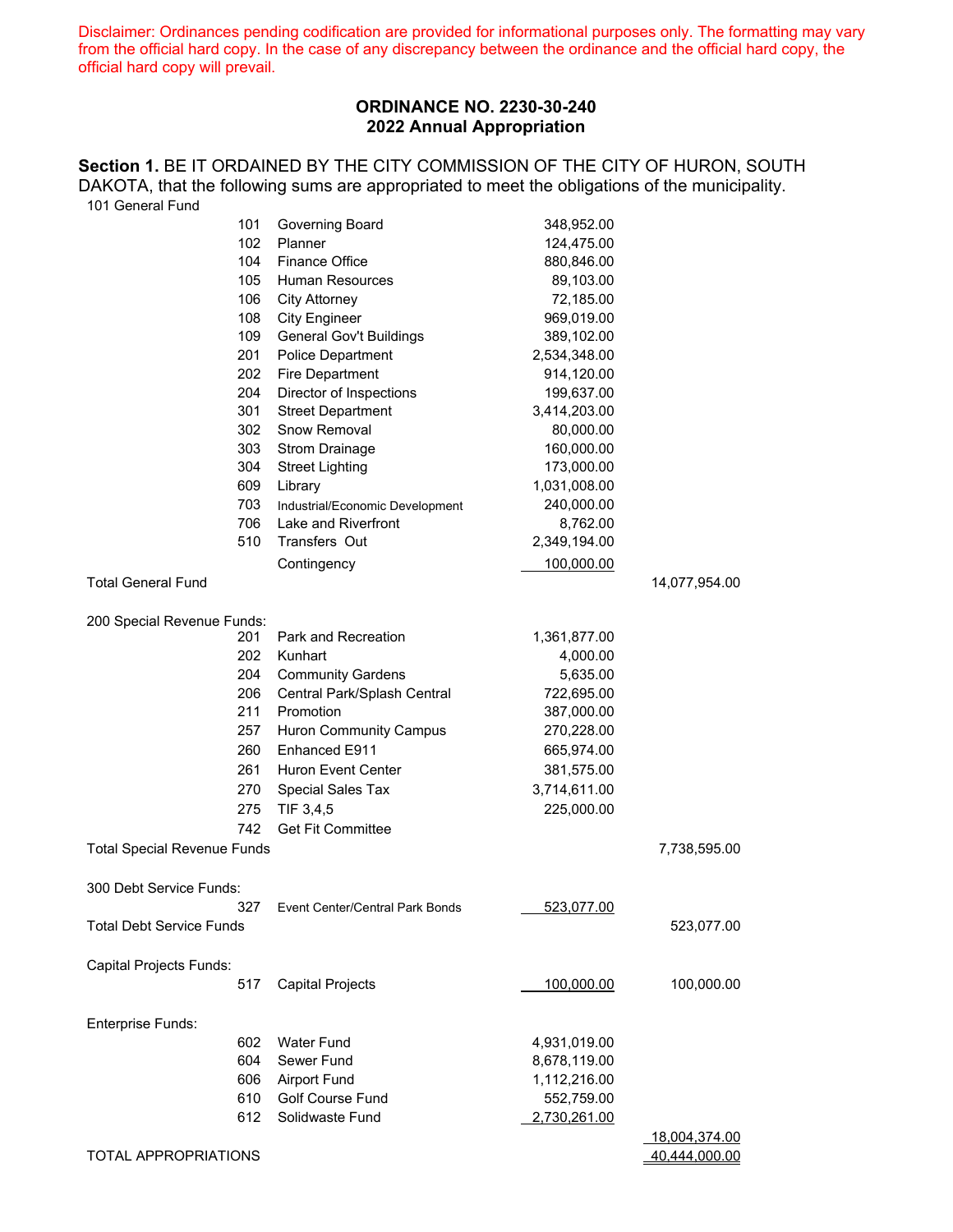Disclaimer: Ordinances pending codification are provided for informational purposes only. The formatting may vary from the official hard copy. In the case of any discrepancy between the ordinance and the official hard copy, the official hard copy will prevail.

### **Section II.**

The following is a summary of the appropriated amounts and the means of funding them.

|                             | SPECIAL REVENUE FUNDS |            |          |           |           |                       |           |          |              |           |         |          |
|-----------------------------|-----------------------|------------|----------|-----------|-----------|-----------------------|-----------|----------|--------------|-----------|---------|----------|
|                             | 101                   | 201        | 202      | 204       | 206       | 211<br>Bed,           | 257       | 260      | 261<br>Huron | 270       | TIF     | 517      |
|                             | General               | Park and   | Kunhart  | Community | Community | Board                 | Community | Enhanced | Event        | Special   | 3,4,5   | Capital  |
|                             | Fund                  | Recreation | Fund     | Gardens   | Pool      | <u>&amp;</u><br>Booze | Campus    | 911      | Center       | Sales Tax | Funds   | Projects |
| <b>APPROPRIATIONS</b>       | 14,077,954            | 1,361,877  | 4,000    | 5,635     | 722,695   | 387,000               | 270,228   | 665,974  | 381,575      | 3,714,611 | 225,000 | 100,000  |
| Unencumbered Cash           | 99,054                |            |          |           |           |                       |           |          |              |           |         |          |
| <b>Fund Revenues/Levies</b> | 3,681,506             | 149,450    | 4,000    | 5,635     | 406,300   | 387,000               | 112,200   | 323,363  | 92,000       | 3,715,000 | 225,000 |          |
| <b>Fund Transfers In</b>    | 2,517,242             | 1,212,427  |          |           | 316,395   |                       | 158,028   | 342,611  | 289,575      |           |         | 100,000  |
| Fund Transfers Out          | 2,349,194             |            |          |           |           |                       |           |          |              |           |         |          |
| Tax Levy                    | 5,430,958             |            |          |           |           |                       |           |          |              |           |         |          |
| <b>Total Revenues and</b>   |                       |            |          |           |           |                       |           |          |              |           |         |          |
|                             | 14,077,954            | 1,361,877  | 4,000    | 5,635     | 722,695   | 387,000               | 270,228   | 665,974  | 381,575      | 3,715,000 | 225,000 | 100,000  |
|                             |                       |            |          |           |           |                       |           |          |              |           |         |          |
| <b>MEANS OF FINANCE</b>     | 14.077.954            | 1.361.877  | $-4,000$ | 5.635     | 722,695   | 387,000               | 270.228   | 665,974  | 381,575      | 3.715.000 | 225,000 | 100,000  |

| <b>DEBT SERVICE FUNDS</b>          |         | <b>ENTERPRISE FUNDS</b>       |           |             |           |                    |             |  |
|------------------------------------|---------|-------------------------------|-----------|-------------|-----------|--------------------|-------------|--|
|                                    | 300     |                               | 602       | 604         | 606       | 610                | 612         |  |
|                                    | Debt    |                               | Water     | Sewer       | Airport   | <b>Golf Course</b> | Solidwaste  |  |
|                                    | Service |                               | Fund      | <b>Fund</b> | Fund      | Fund               | <b>Fund</b> |  |
| <b>APPROPRIATIONS</b>              | 523,077 | <b>APPROPRIATIONS</b>         | 4,931,019 | 8,678,119   | 1,112,216 | 552,759            | 2,730,261   |  |
|                                    |         | Unencumbered Cash             | 337,669   |             |           |                    | 464,261     |  |
| Unencumbered Cash                  | $\sim$  | <b>Fund Revenues</b>          | 4,593,350 | 3,360,930   | 214,200   | 382,450            | 2,266,000   |  |
| <b>Fund Revenues/Contributions</b> |         | Federal/State Grant           |           |             | 397,375   |                    |             |  |
| Fund Transfers In                  | 523,077 | Federal / State Loan          |           | 7,244,772   |           |                    |             |  |
| <b>Total Revenues</b>              |         | Fund Transfers In             |           |             | 500,641   | 170,309            |             |  |
|                                    |         | <b>Total Revenues</b>         | 4,931,019 | 10,605,702  | 1,112,216 | 552,759            | 2,730,261   |  |
| <b>MEANS OF FINANCE</b>            | 523.077 | <b>Less Unobligated Funds</b> |           |             |           |                    |             |  |
|                                    |         | <b>MEANS OF FINANCE</b>       | 4,931,019 | 10,605,702  | 1,112,216 | 552,759            | 2,730,261   |  |

#### **Section III.**

Revenue Allocation: That taxes, including city sales tax, except the second penny sales tax, and all miscellaneous revenue (license fees, permits, court fines, rentals, parking fees, etc.) received from any and all sources except special taxation as listed in the foregoing schedule shall be credited to the General Fund of the City of Huron, except all revenues from the sale of water, water meters and water tap fees and miscellaneous items pertaining to the Water Department shall be credited to the Water Department; all Airport fees and rentals or other miscellaneous Airport Revenues shall be credited to the Airport Fund; all sewer charges for sanitary and industrial wastes and any other miscellaneous charges pertaining to the Sewer Department shall be credited to the Sewer Fund; all revenues, dues, fees, gifts or other miscellaneous charges made by the Park and Recreation Department shall be credited to the Park and Recreation Fund; all revenues received from the collection and disposal of solidwastes shall be credited to the Solidwaste Fund; the additional special sales tax collections shall be credited to the Special Sales Tax Fund; all revenues dues, fees, gifts or other miscellaneous charges pertaining to the Golf Course Department shall be credited to the Golf Course Fund.

#### **Section IV.**

For the fiscal year 2022 there will be no funds to be expended for which spending authority has been approved by the electorate.